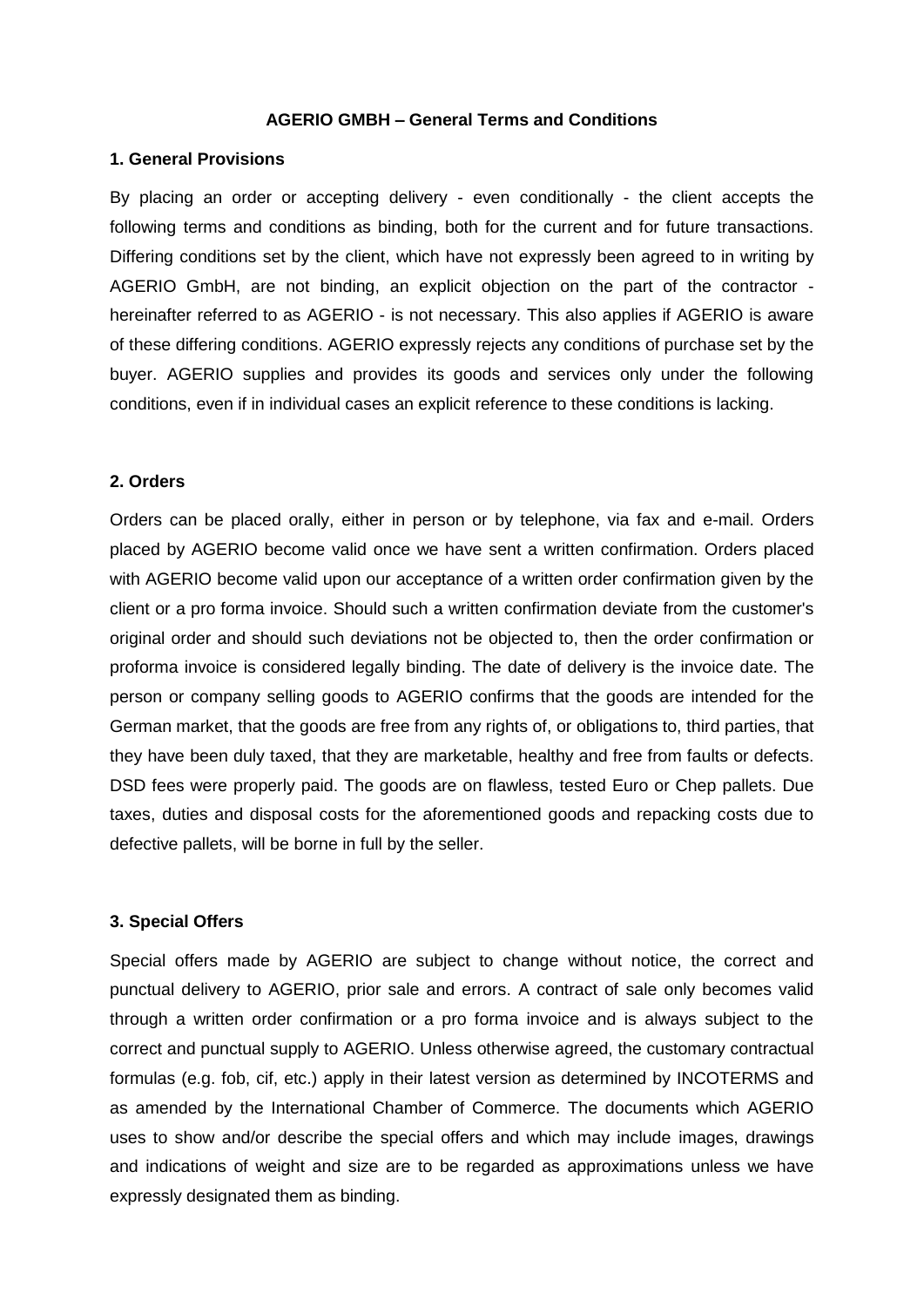## **4. Prices and Payment**

Prices: Orders for which fixed prices have not been expressly agreed will be invoiced at the list price valid on the day of delivery on net / net basis plus statutory VAT. All changes to the agreed currency or the exchange rate to the euro occurring after conclusion of the contract (date of order confirmation) will affect the customer. If there is no separate written agreement, the agreed purchase price is due at the time of delivery. Place of fulfilment for this is the registered office of Agerio GmbH.

Payment: If the payment due date is exceeded, interest, calculated at a rate of 5 percentage points above the base rate of the Deutsche Bundesbank or a comparable interest rate of the European Central Bank, will be charged. Bills of exchange are only accepted for performance without liability for protest and only by agreement and on the condition that they are bankable. Discount charges will be charged from the due date of the invoice.

## **5. Delivery times**

The agreed delivery time is only an approximation. The period of delivery starts on the day the order confirmation is sent and is considered to have been met if the goods have left the warehouse by the end of the delivery period or if notification has been made that the goods are ready for shipment. In the case of early delivery, the actual date of delivery and not the originally agreed date of delivery is applicable. Performance is always subject to the correct and punctual delivery to us. The delivery period shall be extended - even within a delay in delivery - in the event of unforeseen circumstances that AGERIO's supplier or AGERIO itself was unable to avert despite taking reasonable care as defined by the circumstances of the case. The same applies in the case of strikes and lockouts. AGERIO must immediately notify the customer of such obstacles. In the event of later amendments to the contract which may affect the delivery period, the delivery period shall be extended accordingly, unless special agreements are made about this. The customer is aware that the goods given by AGERIO for the purpose of concluding the contract are goods which normally have to be purchased by AGERIO itself at the time of the conclusion of the contract. AGERIO expressly confirms that it is acting with the due diligence of a proper merchant at this time. However, if there is a late delivery, shortage or non-delivery by the subcontractor, AGERIO cannot be held responsible for this. The delivery period changes as described above, or the supplier can withdraw from the contract with immediate notice. Claims for damages do not arise from this.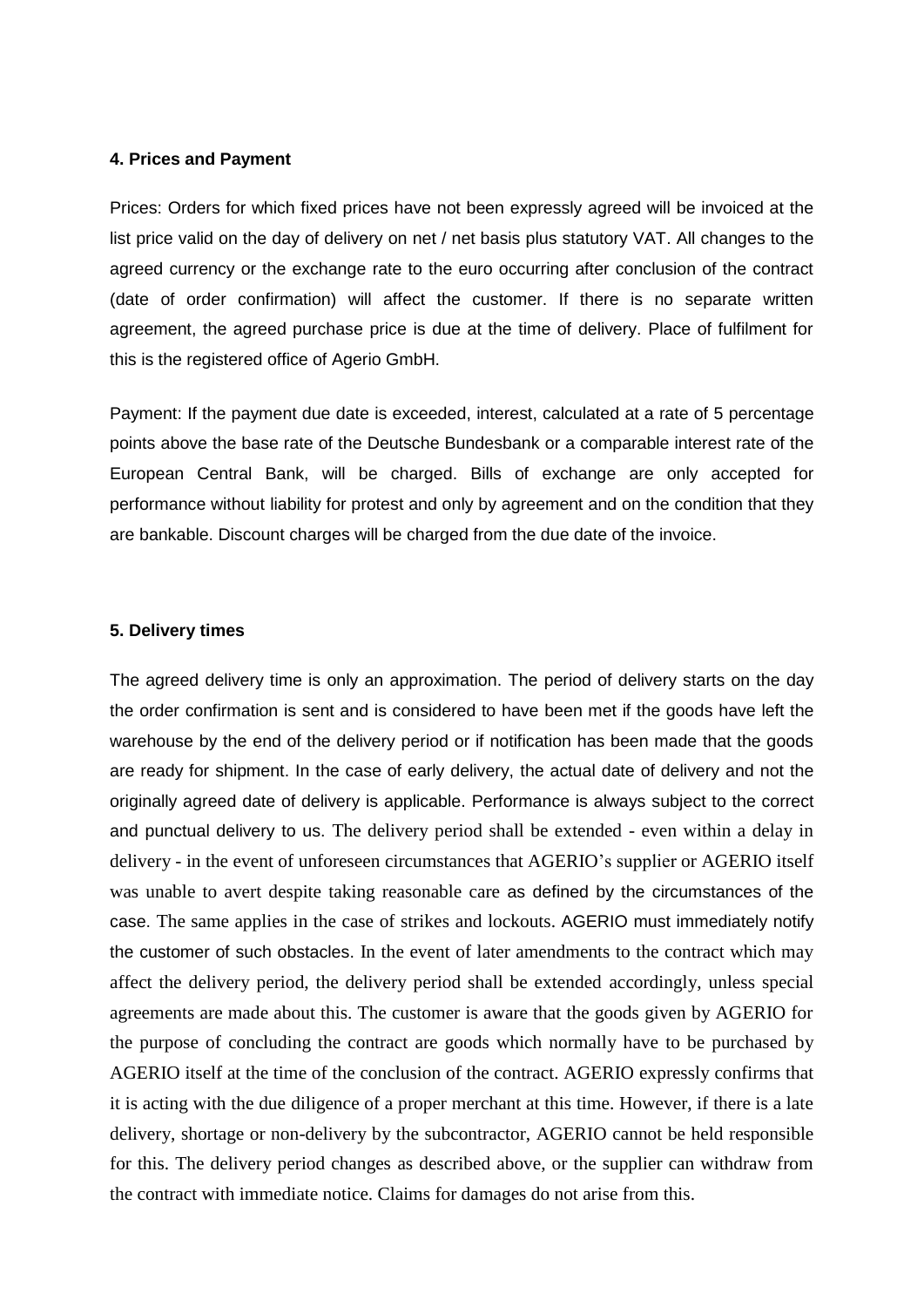## **6. Logistics, Freight and Risk Transfer**

The delivery will be carried out as agreed – free delivery or pick up. Partial deliveries are permitted. Unloading and storage is the responsibility of the buyer. If the goods are shipped to the customer at the customer's request, the risk of accidental loss and accidental deterioration of the goods shall pass to the customer from that moment at which the goods are given to the AGERIO shipping agent or at the latest when the goods leave the warehouse, irrespective of whether the shipment is from the place of performance or some other location and irrespective of who bears the shipping costs. If the goods are ready for dispatch and the shipment or acceptance is delayed for reasons for which AGERIO is not responsible, the risk shall pass to the customer upon receipt of the notification of readiness for dispatch.

#### **7. Retention of Title**

The delivered goods remain the property of AGERIO until full payment of all claims arising from the business relationship between AGERIO and the customer. The cessation of individual claims in a current account and the settling of a balance and their recognition do not affect the retention of title. Payment is only considered to have been carried out upon the receipt of the equivalent value of the entire order by the supplier. Ownership of goods purchased by the customer and invoiced by AGERIO without German excise duties, even if the purchase price has already been paid, is only transferred to the buyer once AGERIO receives the customs documents that exempt AGERIO from liability for the applicable national excise tax as determined in the in the excise tax suspension procedure. AGERIO is entitled to resell the reserved goods in the normal course of business; however, AGERIO is not permitted to pledge the goods as collateral or assign them as security. The customer is obliged to secure the rights of the conditional seller on the resale of retained goods on credit. The customer hereby assigns the claims of the customer from the resale of the reserved goods to AGERIO; AGERIO accepts this assignment. Irrespective of the assignment and the right of collection of AGERIO, the customer is entitled to collect as long as he fulfils his obligations towards AGERIO and does not fall into financial collapse. At the request of AGERIO, the customer must provide the information required for collection of the assigned claims of AGERIO and notify the debtors of the assignment. Any processing of the reserved goods is carried out by the customer for AGERIO, without any obligations arising for the latter. The customer must immediately inform AGERIO of foreclosure measures by third parties with respect to retained goods or claims assigned in advance and supply the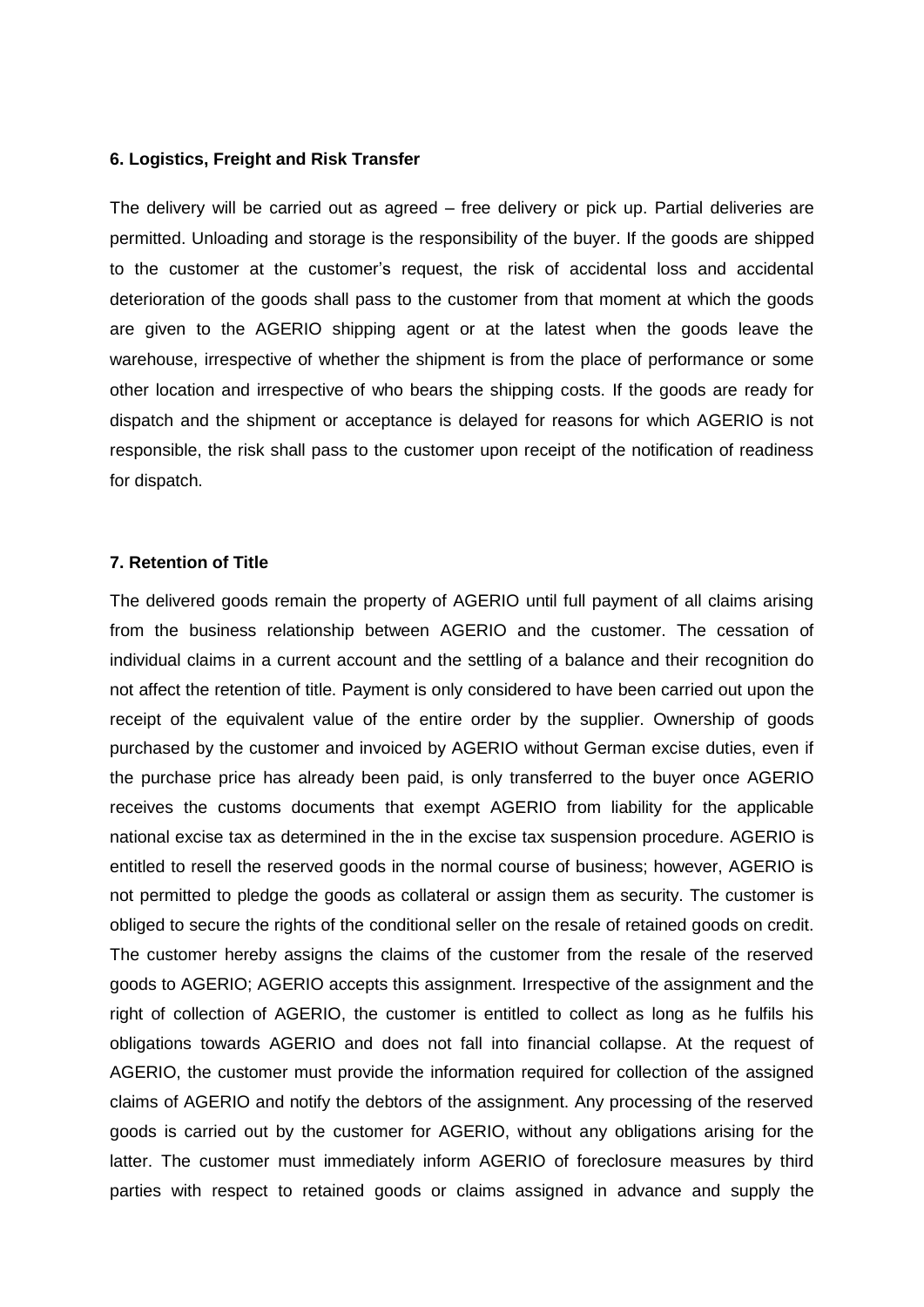documents necessary for an intervention. AGERIO undertakes, at its discretion, to release the securities it is entitled to under the above provisions at the request of the customer to the extent that their value exceeds the claims to be secured by 20% or more. The customer is obliged to insure the reserved goods against any risks at his expense.

## **8. Warranty, Liability and Notification of Defects**

If the delivered goods are defective or if they lack promised features, AGERIO shall, at its discretion, replace or repair the defective product under the exclusion of any further warranty claims by the customer. The detection of such defects must be reported to AGERIO in writing immediately, in the case of identifiable defects at the latest within 10 days after receipt, in the case of non-identifiable defects immediately once the defect has been recognised. The warranty period begins with the delivery of the goods to the customer and ends no later than one month after the goods have left AGERIO's warehouse. If AGERIO allows a reasonable grace period granted to it to elapse without having repaired or replaced the defect, or if the repair fails, the customer has a right of withdrawal to the exclusion of all other claims. AGERIO shall be liable for replacement deliveries and repair work to the same extent as for the original delivery item; for replacement deliveries, the warranty period is the same as if it were a new delivery.

Claims for damages due to impossibility of performance, delay, positive violation of contractual duties, culpa in contrahendo and tort are excluded, unless they are based on wilful intent or gross negligence on the part of AGERIO or its officers. In such a case, the customer has a right of withdrawal, to the exclusion of all other claims.

The customer cannot refuse or withhold performance for any counterclaims, nor offset performance against counterclaims, unless these counterclaims are acknowledged by AGERIO or are judicially determined.

## **9. Special Provisions**

It is expressly and mutually agreed that with respect to the delivery, payment and purchase commitments that exist between the companies concerned here, that there are no and can be no offsets with other companies whose owners are partly or wholly identical with the owners of AGERIO. Such offsets are null and void.

## **10. Place of Performance and Place of Jurisdiction**

Place of performance for all obligations arising from the contractual relationship is the registered office of AGERIO, place of jurisdiction is Wesel, Germany. The contractual